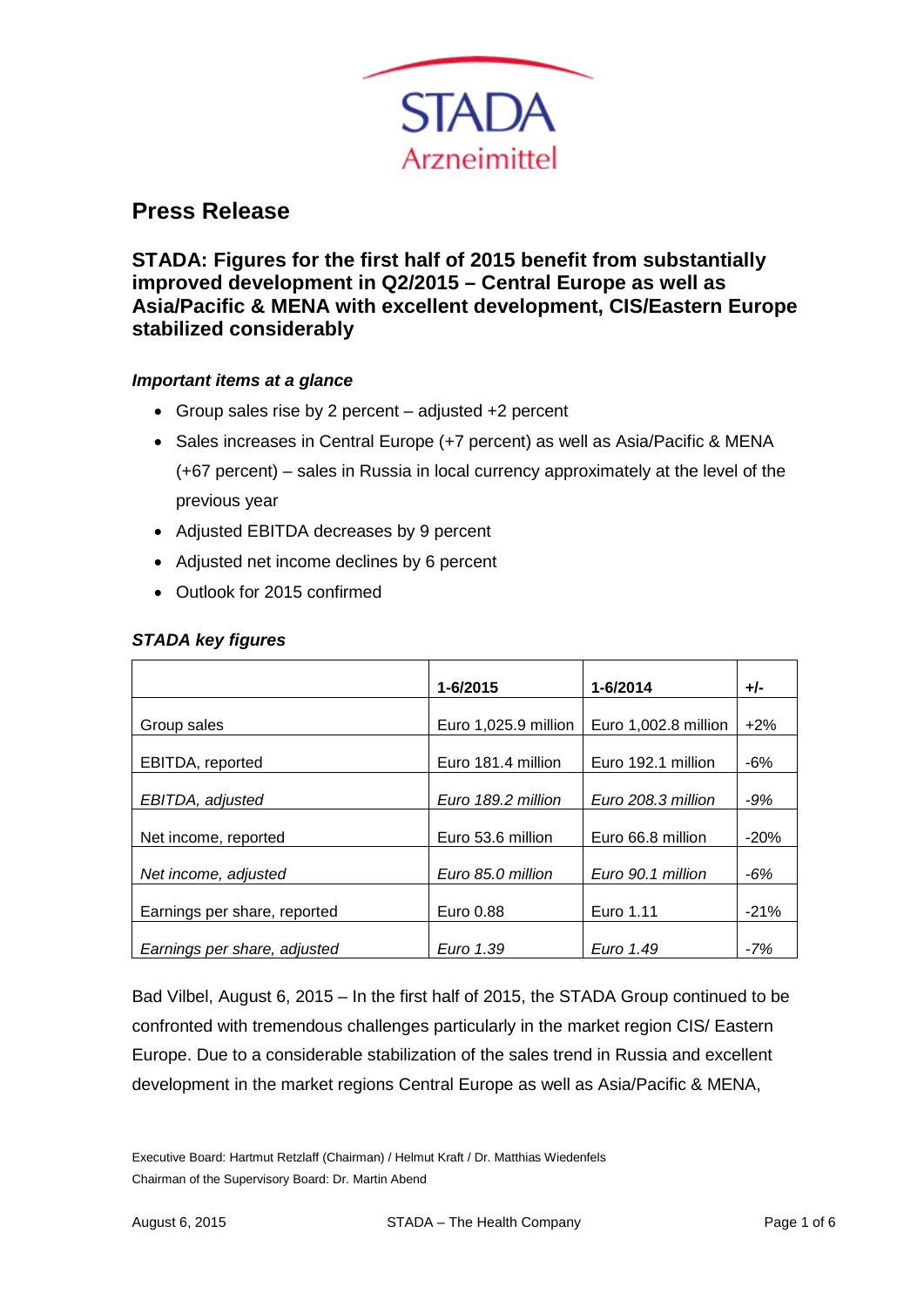

however, both reported and adjusted Group sales were increased. Overall, the Group had to report one-time special effects in connection with currency translation expenses recorded in the income statement as a result of the weak Russian ruble and the strong devaluation of the Ukrainian hryvnia in the total amount of Euro 8.6 million before or Euro 7.0 million after taxes.

"The framework conditions in the market region CIS/Eastern Europe continue to present a tremendous challenge. It is all the more pleasing that sales in Russia in the first half of 2015 in local currency were approximately at the same level of the corresponding period of the previous year and that the sales trend there stabilized considerably compared to the first quarter of 2015", said Hartmut Retzlaff, Chairman of the Executive Board of STADA Arzneimittel AG.

## *Development of sales*

**Group sales** in the first 6 months of 2015 increased by 2 percent to Euro 1,025.9 million (1-6/2014: Euro 1,002.8 million).

Sales of the core segment **Generics** grew by 3 percent to Euro 615.3 million in the reporting period (1-6/2014: Euro 598.7 million). This development was based for the most part on a strong sales growth of the German subsidiary ALIUD PHARMA GmbH as well as a substantially positive sales development of the British, Spanish, Dutch and Vietnamese companies. An opposite effect resulted from sales generated with generics in the Russian market, which belongs to the market region CIS/Eastern Europe, and in the Belgian and French markets, which belong to the market region Central Europe. Generics contributed 60.0 percent to Group sales (1-6/2014: 59.7 percent). Sales of the core segment **Branded Products** in the reporting period recorded an increase of 2 percent to Euro 389.3 million (1-6/2014: Euro 381.6 million). The increase was mainly attributable to the development in the United Kingdom and Vietnam. Sales generated with branded products in the Russian market, which belongs to the market region CIS/Eastern Europe, showed a contrary development. Branded products contributed 37.9 percent to Group sales (1-6/2014: 38.1 percent).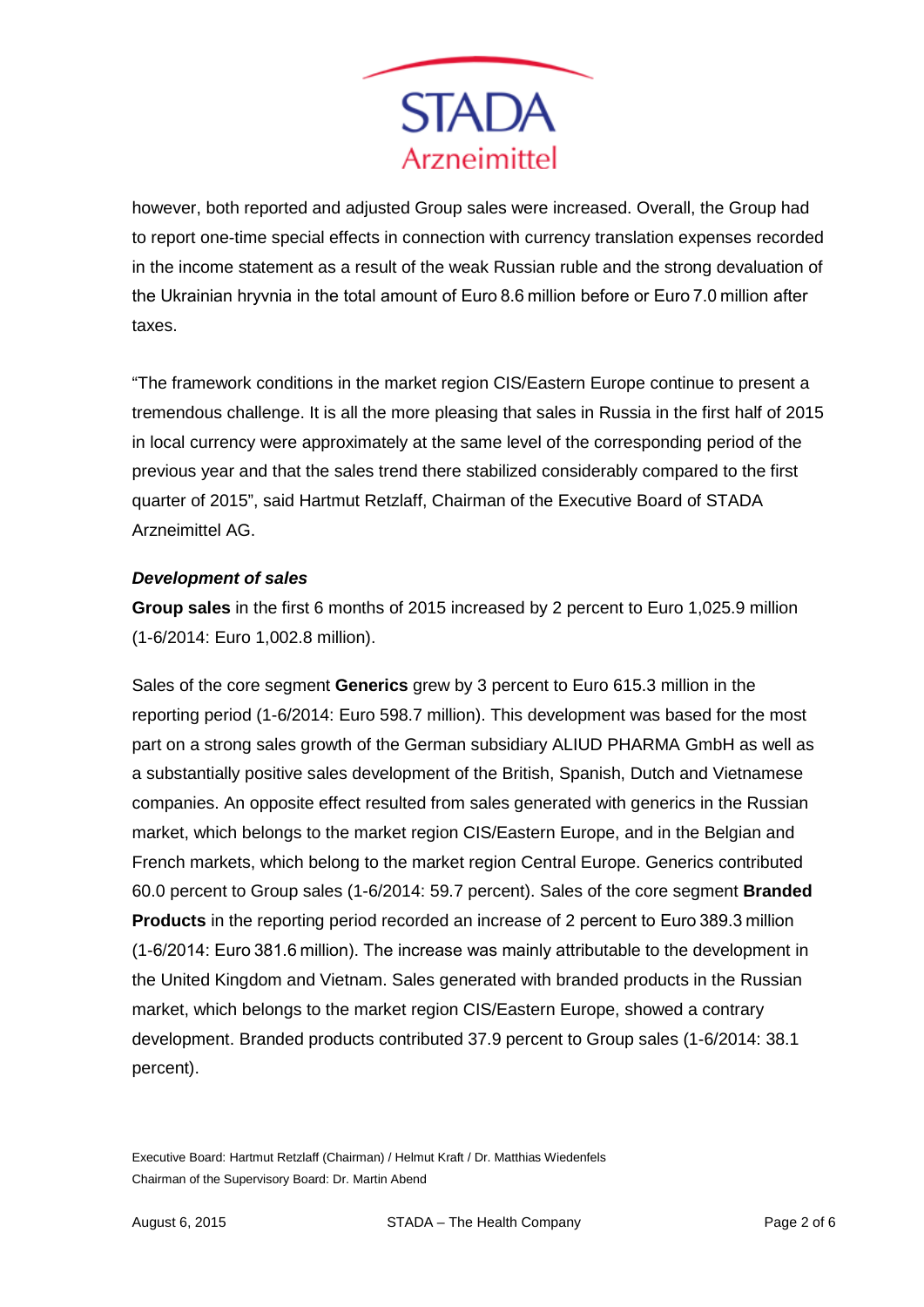

#### *Development of earnings*

Both reported key earnings figures and adjusted key earnings figures recorded a decrease in the reporting period. This development was primarily based on negative currency effects from the considerable weakness of the Russian ruble and the strong devaluation of the Ukrainian hryvnia. Furthermore, the decreased purchase power associated with the devaluation of the Russian ruble and the increasing inflation had an impact on demand patterns in the Russian self-pay market.

**Reported operating profit** decreased by 8 percent to Euro 112.1 million in the reporting period (1-6/2014: Euro 121.2 million). **Reported EBITDA** declined by 6 percent to Euro 181.4 million (1-6/2014: Euro 192.1 million). **Reported net income** recorded a decrease of 20 percent to Euro 53.6 million (1-6/2014: Euro 66.8 million).

After adjusting the key earnings figures for influences distorting the period comparison resulting from one-time special effects, **adjusted operating profit** decreased by 9 percent in the first 6 months of 2015 to Euro 138.1 million (1-6/2014: Euro 152.2 million). **Adjusted EBITDA** showed a decline of 9 percent to Euro 189.2 million (1-6/2014: Euro 208.3 million). **Adjusted net income** decreased by 6 percent to Euro 85.0 million (1-6/2014: Euro 90.1 million).

The **net debt to adjusted EBITDA ratio** in the first half of 2015 was at 3.7 on linear extrapolation of the adjusted EBITDA of the reporting period on a full-year basis (1-6/2014: 3.5).

## *Development of the market regions*

The four STADA market regions developed as follows:

In the **market region Central Europe**, sales recorded an increase in the reporting period – with varying development of the countries included – of 7 percent to Euro 499.1 million (1-6/2014: Euro 467.4 million). While sales grew in the **United Kingdom, Spain** and **Italy**, sales in **Belgium** and **France** declined. Overall, sales generated in this market region had a share of 48.7 percent in Group sales (1-6/2014: 46.6 percent).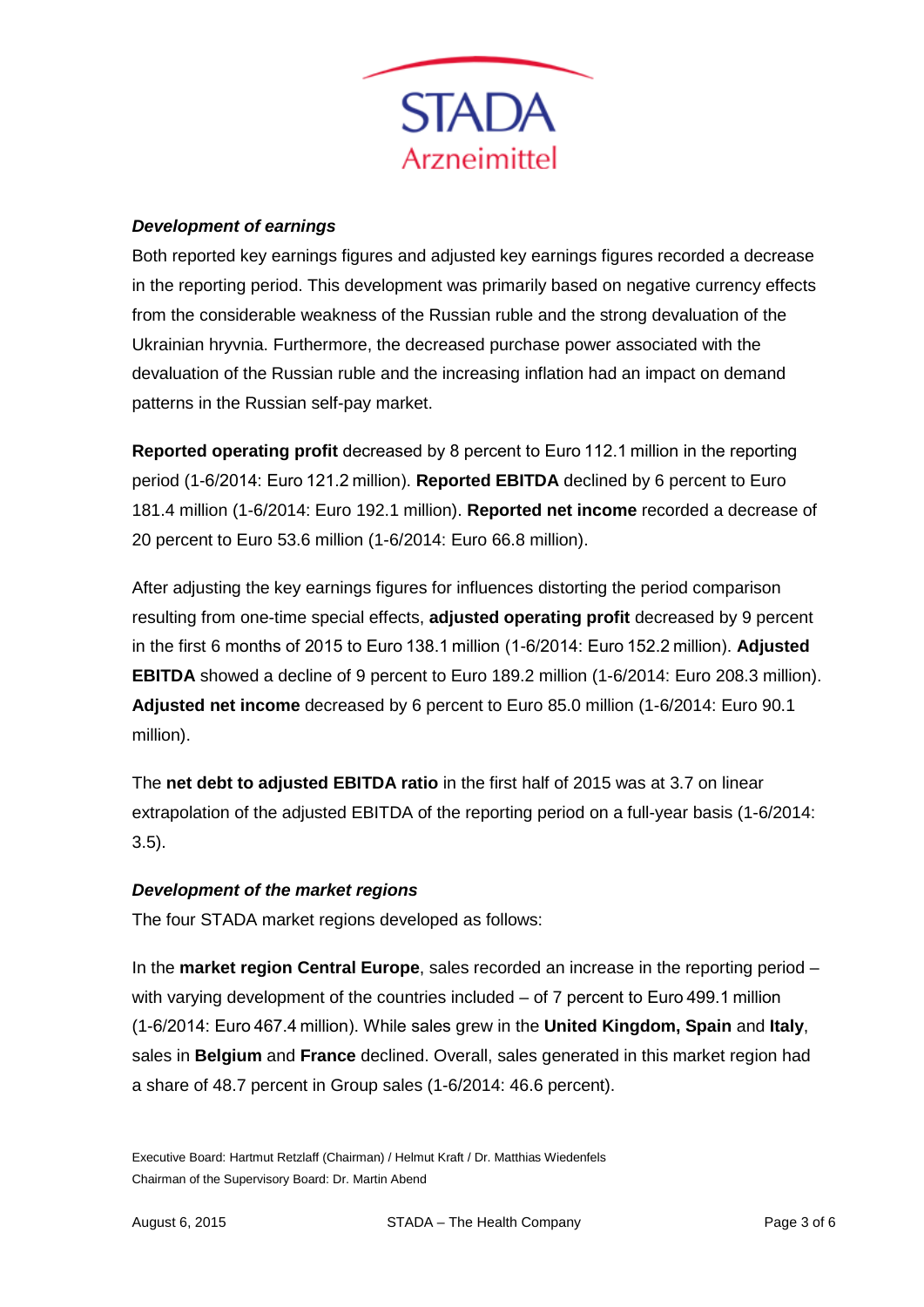

In the **market region Germany**, sales in the first half of 2015 were approximately at the same level of the corresponding period of the previous year with Euro 227.9 million (1-6/2014: Euro 227.0 million). This development was achieved despite the fact that export activities to the MENA region are no longer disclosed in the market region Germany due to the grouping together of activities from the MENA region and from the former market region Asia & Pacific as of January 1, 2015. Overall, the market region Germany contributed 22.2 percent to Group sales (1-6/2014: 22.6 percent).

In the **market region CIS/Eastern Europe**, sales in the first 6 months of the current financial year rose by 3 percent applying the exchange rates of the previous year. As a result of negative currency effects, sales in euro recorded a decrease of 14 percent to Euro 227.2 million (1-6/2014: Euro 265.6 million). Sales generated in this market region had a share of 22.1 percent in Group sales (1-6/2014: 26.5 percent). In **Russia**, sales applying the exchange rates of the previous year were approximately at the same level of the corresponding period of the previous year. As a result of a clearly negative currency effect of the Russian ruble, sales reported in euro were, with Euro 125.5 million, 23 percent below the performance of the previous year (1-6/2014: Euro 163.5 million). In comparison to the sales development in the first quarter of 2015 (-43 percent as compared to the corresponding period of the previous year), however, this sales trend stabilized considerably. In **Serbia**, sales increased by 9 percent applying the exchange rates of the previous year. As a result of a negative currency effect of the Serbian dinar, sales in euro recorded growth by 5 percent to Euro 46.9 million (1-6/2014: Euro 44.8 million).

In the **market region Asia/Pacific & MENA**, sales in the period under review showed an increase of 67 percent to Euro 71.7 million (1-6/2014: Euro 42.8 million). This development primarily resulted from growth in Vietnam. Here, sales could be increased despite greater price pressure through gains in local tender processes. Furthermore, the growth in sales was based on the grouping together of the former market region Asia & Pacific and the activities of the MENA region. The sales contribution of this market region to Group sales was at 7.0 percent (1-6/2014: 4.3 percent).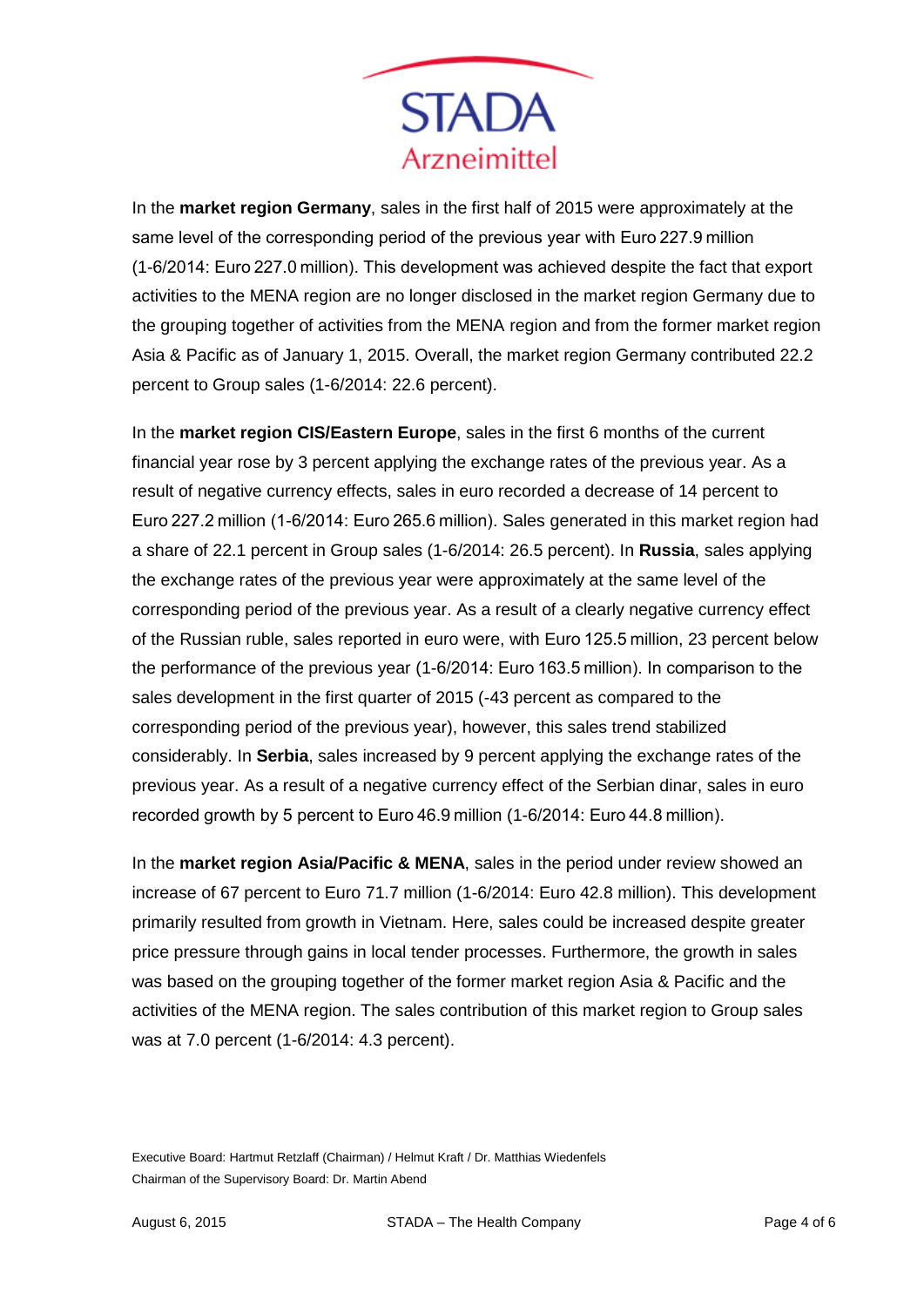

#### *Development of cash flow*

**Cash flow from operating activities** amounted to Euro 40.4 million in the first half of 2015 (1-6/2014: Euro 61.8 million). **Free cash flow** was at Euro -44.3 million (1-6/2014: Euro -104.1 million). **Free cash flow adjusted** for payments for significant investments or acquisitions and proceeds from significant disposals amounted to Euro -5.7 million (1-6/2014: Euro 28.3 million).

## *Development, production and procurement*

**Research and development costs** amounted to Euro 33.6 million in the first 6 months of the current financial year (1-6/2014: Euro 29.3 million). Worldwide, STADA launched a total of 270 individual products in the reporting period (1-6/2014: 301 product launches).

## *Outlook*

In the current financial year, the Group has been confronted with very difficult framework conditions, especially due to the ongoing CIS crisis. In light of this, for the **outlook for 2015**, the Executive Board expects to be able to achieve slight growth in Group sales adjusted for currency and portfolio effects. Due to the development of the Russian ruble and increased risks in connection with consumer mood and the general market situation, however, it anticipates a decreased earnings contribution from Russia. Taking these developments into account and based on currency relations at the time the preliminary outlook was published, the Executive Board expects a substantial decrease in adjusted EBITDA and adjusted net income. The Executive Board expects the ratio of net debt excluding further acquisitions to adjusted EBITDA to be at a level of nearly 3 in 2015.